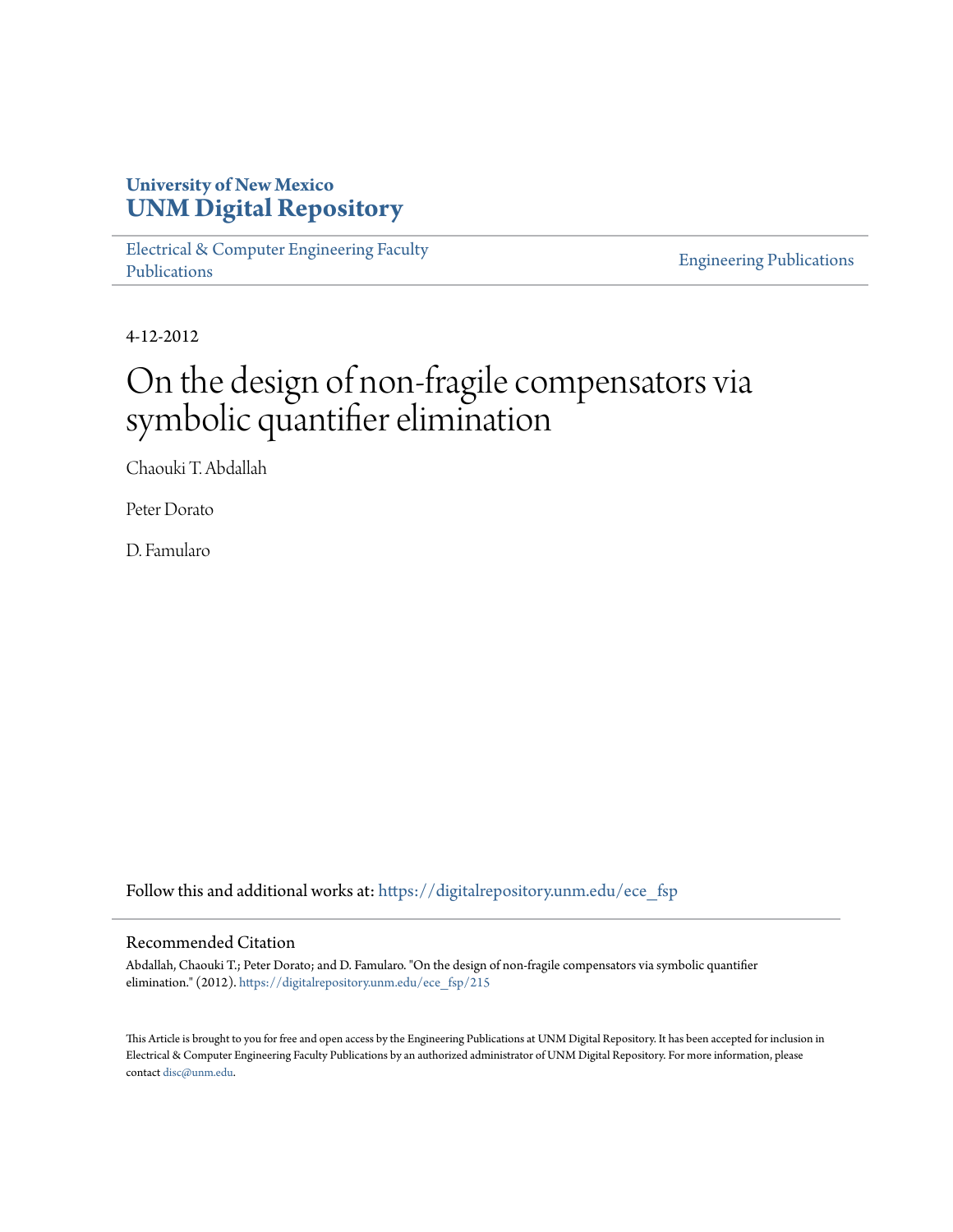# On the Design of Non-Fragile Compensators via Symbolic Quantifier Elimination

P. Dorato<sup>\*</sup>, C.T. Abdallah<sup>\*</sup>, and D. Famularo<sup>\*\*</sup> <sup>∗</sup> EECE Department University of New Mexico Albuquerque, NM 87131-1356, USA ∗∗ Dipartimento di Elettronica, Informatica e Sistemistica Universit`a degli Studi della Calabria Contrada Arcavacata di Rende Rende (CS) 87036, ITALY

#### Abstract

In this paper symbolic quantifier elimination methods are used to explore the *fragility* of feedback compensators, and to design feedback systems with *non-fragile* compensators. A compensator is said to be *fragile* if given variations in compensator parameters result in significant deterioration of feedback performance. The issue of fragility is important in understanding the level of acurracy required to implement a given compensator design.

# 1 Introduction

It is generally known that feedback control systems require accurate compensators, compared to relatively inaccurate plants. However, for some optimal designs, the accuracy may be so high that serious performance deterioration, including loss of stability, may occur even for very small perturbations in compensator parameters. The compensator in this case is said to be *fragile* [1]. The problem arises often in in optimal  $H^2$ and  $H^{\infty}$  problems where the optimal compensator is of high order (order higher than the plant). Reference [1] includes a number of interesting examples of "fragile" compensators. The need for a "safety margin" for compensator parameters is also mentioned on page 75 of reference [2], in the context of robust feedback design.

The obvious solution to the fragility problem is to design with low-order fixed-structure compensators, sacrificing optimality. But this generally leads to nonlinear programming problems, with non-convex constraint functions. In reference [3] a "guaranteed-cost" approach is used to design non-fragile compensators with fixed-order compensators. In [3] the plant is assumed to be known, the performance objective is linearquadratic, and the design objective is to minimize an upper bound on the linear-quadratic performance objective, ( in order to "minimize" the loss of optimality due to compensator inaccuracies). As usual for fixed-order linear-quadratic guaranteed cost design, the sufficient conditions for optimality obtained in [3] involve a set of coupled Riccati equations.

In this paper we will explore some alternate approaches to non-fragile design, that are relevant to robust control problems where the design objectives can be reduced to *multivariate polynomial inequalities*. As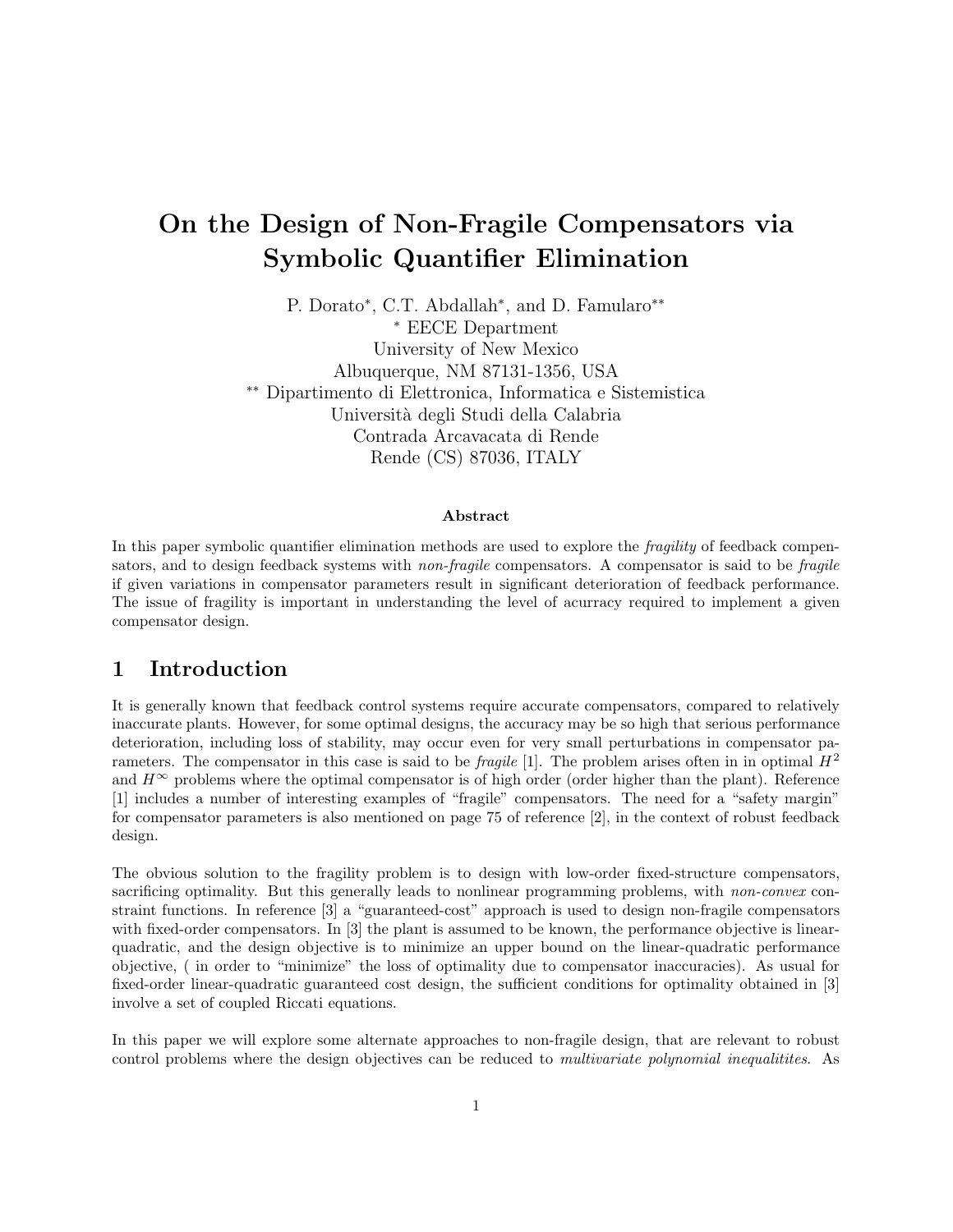shown in [4], [5] and [7] many robust linear and nonlinear design problems can be reduced to problems of this type. In particular if the vector  $p$  denotes a set of uncertain plant parameter, the vector  $q$  denotes a set of compensator parameters (for a fixed-order compensator), and  $\omega$  denotes angular frequency, then many robust feedback design problems in the frequency domain can be reduced to the satisfaction of inequalities of the form

$$
F_i(p,q,\omega) > 0 \tag{1}
$$

where  $F_i$  are multivariate polynomial functions (functions that are polynomials in a given variable when all the other variables are held fixed). Robust feedback design problems may be formulated by placing logic quantifiers of the "for all"  $(\forall)$  type and the "there exists" (∃) type on Boolean formulas of the type

$$
F_1(p,q,\omega) \wedge F_2(p,q,\omega) \wedge \dots \tag{2}
$$

Quantifier elimination theory allows one to elimate the quantifiers on the above Boolean function producing a quantifier-free Boolean fromula in the design vector  $q$ , which then may be used to select an non-fragile compensator operating point. We will explore symbolic quantifier elimination methods, as described as in [4] and [5], to design non-fragile compensators. The sofware package QEPCAD, [6], is used to symbolically eliminate quantifiers. This approach can only be used with problems of limited complexity. However it yields exact solutions for admissible compensator parameters. For more complex problems Bernstein polynomial branch-and-bound techniques, as described in [7], may be used to numerically eliminate quantifiers. Both these appraoches give a set of compensator-parameter values where robust design specifications are met. A non-fragile design is then selected by choosing a value of the design vector  $q$  in a suitable interior point of the admissible region.

# 2 Multivariate Polynomial Inequalities and Feedback Design

We assume the plant is defined by its tranfer function  $G(s, \mathbf{p})$ , and the compensator by its transfer function  $C(s, \mathbf{q})$ . We also assume a simple unity feedback structure. The closed-loop tranfer functions that will be of interest to us here is the "control effort" transfer function

$$
T(s) = \frac{C(s, \mathbf{q})}{1 + C(s, \mathbf{q})G(s, \mathbf{p})}
$$
\n(3)

Closed-loop stability may be tested by using the Routh-Hurwitz criterion on the closed-loop characteristic polynomial, i.e. on the numerator polynomial of the rational function

$$
1 + C(s, \mathbf{q})G(s, \mathbf{p})\tag{4}
$$

If the parameter vectors components  $p_i$  and  $q_i$  appear polynomially in the transfer functions C and G, then the Routh-Hurwitz test will produce a set of multivariate polynomial inequalities (MPI's) in the variables  $p_i$  and  $q_i$ . In addition we will be interested in frequency domain design specifications of the form

$$
|T(j\omega)| \le \alpha_U, \forall \omega \tag{5}
$$

If both sides of inequality (5 are squared and the fraction cleared, one once more obtains an MPI. The design problem is then reduced to the satisfaction a system of inequalities such as in [?], quantified by the  $\forall$  logic operation over admissible ranges of  $p_i$  and  $\omega$ . When the quantifiers are eliminated one obtain ranges of compensator parameter values,  $q_i$ , which guaranteed the satisfaction of design specification on robust stability and control effort.

In general a trade-off is required between non-fragility and design specifications. This trade-off is illustrated in the numerical example that follows.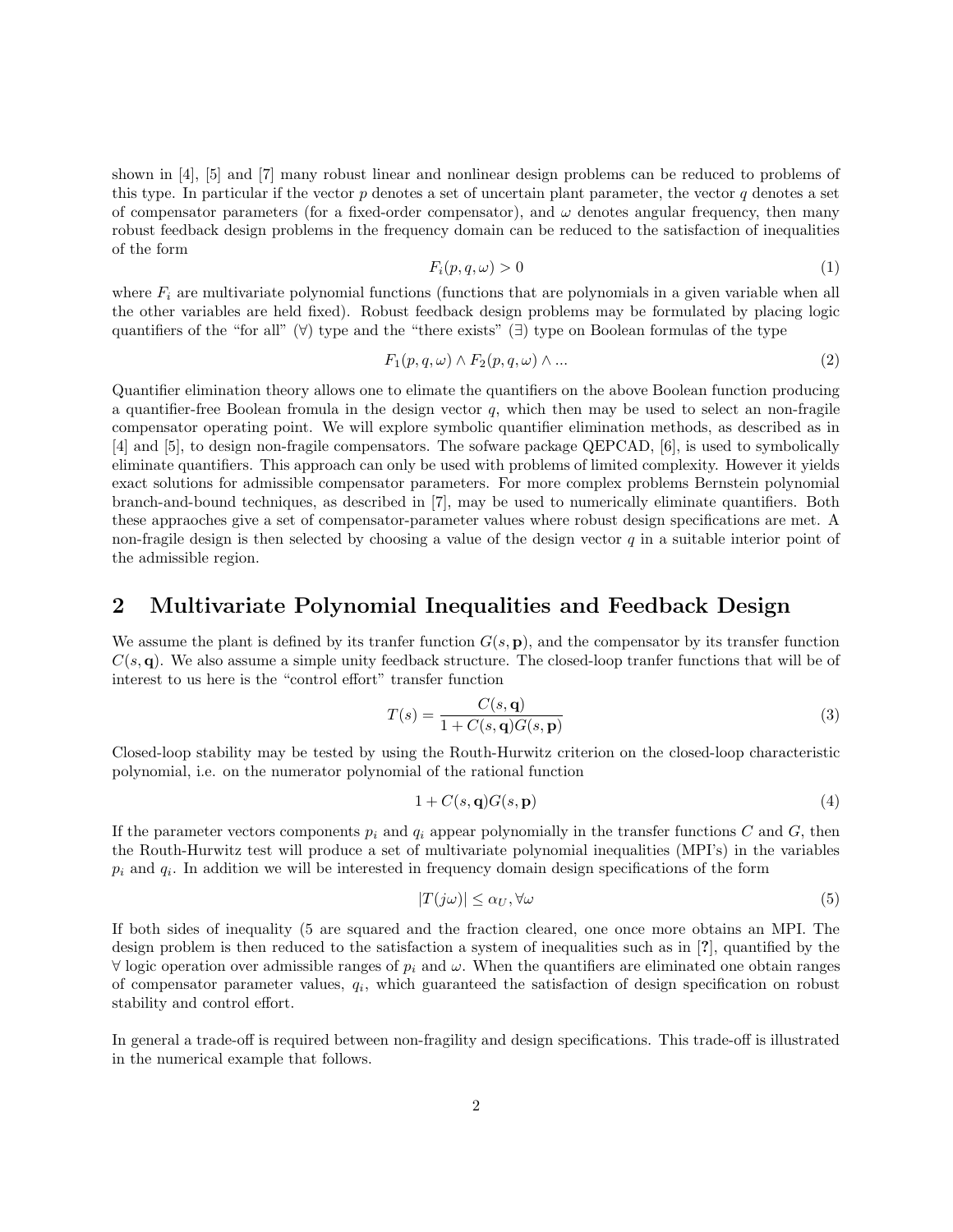# 3 Numerical Example

To show the effect of the trade-off between performance and fragility, we consider the following plant [4]

$$
G(s, \mathbf{p}) = \frac{1}{s + p_1}, \ p_1 = \pm 1.
$$

This is an example of a plant which undergoes a catastrophic perturbation, and goes from a stable plant to an unstable plant. We are looking for a controller  $C(s, \mathbf{q})$  which stabilizes the plant and satisfies the following design objectives:

- 1. zero steady state tracking error to a step command input;
- 2. the closed loop plant must exhibit an acceptable level  $\alpha_U$  of control effort.

To satisfy the steady-state tracking error requirements, a PI controller is necessary

$$
C(s, \mathbf{q}) = q_1 + \frac{q_2}{s},\tag{6}
$$

and, in order to test the fragility vs. performance characteristics of the controller (6), QE theory is used to explore how the admissibility region  $\Omega$  in the parameter space  $(q_1, q_2)$  changes as the control effort level  $\alpha_U$ is varied.

The design objectives are translated in the following polynomial inequalities:

• Stability: The characteristic polynomial has the following expression

$$
N(s) = s^2 + (q_1 + p_1)s + q_2
$$

and the stability requirements are expressed by

$$
F_1(\mathbf{p}, \mathbf{q}) = q_1 + p_1 > 0, F_2(\mathbf{p}, \mathbf{q}) = q_2 > 0;
$$

• Control Effort: If  $\alpha_U^2$  is approximated by a ratio of two integers  $\frac{n}{d}$ , then the control-effort constraint leads to the inequality

$$
F_3(\mathbf{p}, \mathbf{q}, \omega) = (n - dq_1^2)\omega^4 + (n((p_1 + q_1)^2 - 2q_2) - d(q_1^2 + p_1^2 q_2^2))\omega^2 + (nq_2^2 - dq_2^2 p_1^2) \ge 0.
$$

If the control effort level  $\alpha_U$  is fixed, the set of admissible parameters  $(q_1, q_2)$  which satisfies the desing requirements is given by the following logical formula

$$
(\forall \omega)(\forall \mathbf{p}) [\mathbf{p} = 1 \land \mathbf{p} = -1] \Rightarrow [F_1(\mathbf{p}, \mathbf{q}) > 0 \land F_2(\mathbf{p}, \mathbf{q}) > 0 \land F_3(\mathbf{p}, \mathbf{q}, \omega) \ge 0] \tag{7}
$$

and, in reference ([4]), the set of values of the control effort for which a solution to the problem exists was found to be  $\alpha$ 

$$
\alpha_U^2 > 4.
$$

The numerical experiment are based on the determination and the analysis of the admissibility region for four values of  $\alpha_U^2$ , (16, 9, 4.5, 4.1). QEPCAD software was used to obtain the following quantifier-free Boolean formula

$$
\Omega = \Omega_1 \vee \Omega_2. \tag{8}
$$

The closed form of the admissibility region as a set of *unquantified* polynominal inequalities in the  $(q_1, q_2)$ variables are given (shaded areas in Figures 1,2,3,4):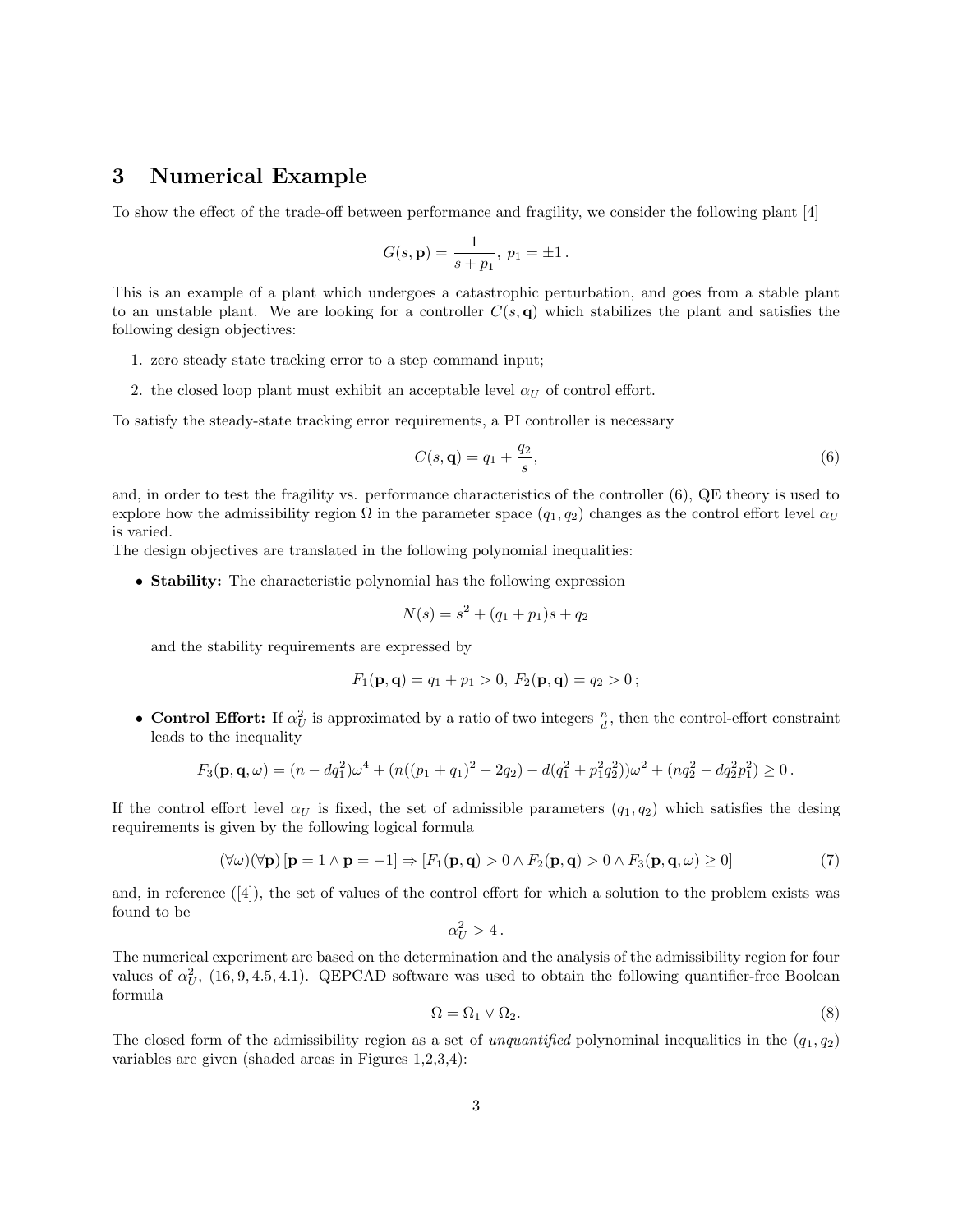1.  $(\alpha_U^2 = 16)$ 

$$
\begin{array}{rcl}\n\Omega_1 & = & \left( \quad q_1 - 4 \le 0 \quad \land \quad 5q_1 - 4 \ge 0 \quad \land \quad q_2 > 0 \quad \land \quad f_1(q_1, q_2) \le 0 \quad \right) \\
\Omega_2 & = & \left( \quad 5q_1 - 4 \le 0 \quad \land \quad q_2 > 0 \quad \land \quad f_2(q_1, q_2) \le 0 \quad \right)\n\end{array}\n\tag{9}
$$

where

$$
f_1(q_1, q_2) = q_2^2 + 32q_2 - 15q_1^2 + 32q_1 - 16
$$
  
\n
$$
f_2(q_1, q_2) = q_2^4 + 64q_2^3 + 30q_1^2q_2^2 + 64q_1q_2^2 + 32q_2^2 - 960q_1^2q_2 + 2048q_1q_2 - 1024q_2 + 225q_1^4 - 960q_1^3 + 1504q_1^2 - 1024q_1 + 256
$$

2.  $(\alpha_U^2 = 9)$ 

$$
\begin{array}{rcl}\n\Omega_1 & = & \left( \quad q_1 - 3 \le 0 \quad \land \quad 2q_1 - 3 \ge 0 \quad \land \quad q_2 > 0 \quad \land \quad f_1(q_1, q_2) \le 0 \quad \right) \\
\Omega_2 & = & \left( \quad 2q_1 - 3 \le 0 \quad \land \quad q_2 > 0 \quad \land \quad f_2(q_1, q_2) \le 0 \quad \right)\n\end{array}\n\tag{10}
$$

where

$$
f_1(q_1, q_2) = q_2^2 + 18q_2 - 8q_1^2 + 18q_1 - 9
$$
  
\n
$$
f_2(q_1, q_2) = q_2^4 + 36q_2^3 + 16q_1^2q_2^2 + 36q_1q_2^2 + 18q_2^2 - 288q_1^2q_2 + 648q_1q_2 - 324q_2 + 64q_1^4 - 288q_1^3 + 468q_1^2 - 324q_1 + 81
$$

3.  $(\alpha_U^2 = 4.5)$ 

$$
\begin{array}{rcl}\n\Omega_1 & = & \left( \quad q_1 - 1 \leq 0 \quad \land \quad 2q_1^2 - 9 \leq 0 \quad \land \quad q_2 > 0 \quad \land \quad f_1(q_1, q_2) \leq 0 \quad \right) \\
\Omega_2 & = & \left( \quad q_1 - 1 \geq 0 \quad \land \quad q_2 > 0 \quad \land \quad f_2(q_1, q_2) \leq 0 \quad \right)\n\end{array}\n\tag{11}
$$

where

$$
f_1(q_1, q_2) = 2q_2^2 + 18q_2 - 7q_1^2 + 18q_1 - 9
$$
  
\n
$$
f_2(q_1, q_2) = 4q_2^4 + 72q_2^3 + 28q_1^2q_2^2 + 72q_1q_2^2 + 36q_2^2 - 252q_1^2q_2 + 648q_1q_2 - 324q_2 + 49q_1^4 - 252q_1^3 + 450q_1^2 - 324q_1 + 81
$$

4.  $(\alpha_U^2 = 4.1)$ 

$$
\begin{array}{rcl}\n\Omega_1 & = & \left( \quad q_1 - 1 \geq 0 \quad \land \quad 10q_1^2 - 41 \leq 0 \quad \land \quad q_2 > 0 \quad \land \quad f_1(q_1, q_2) \leq 0 \quad \right) \\
\Omega_2 & = & \left( \quad q_1 - 1 \geq 0 \quad \land \quad q_2 > 0 \quad \land \quad f_2(q_1, q_2) \leq 0 \quad \right)\n\end{array}\n\tag{12}
$$

where

$$
f_1(q_1, q_2) = 10q_2^2 + 82q_2 - 31q_1^2 + 82q_1 - 41
$$
  
\n
$$
f_2(q_1, q_2) = 100q_2^4 + 1640q_2^3 + 620q_1^2q_2^2 + 1640q_1q_2^2 + 820q_2^2 - 5084q_1^2q_2 + 13448q_1q_2 - 6724q_2 + 961q_1^4 - 5084q_1^3 + 9266q_1^2 - 6724q_1 + 1681
$$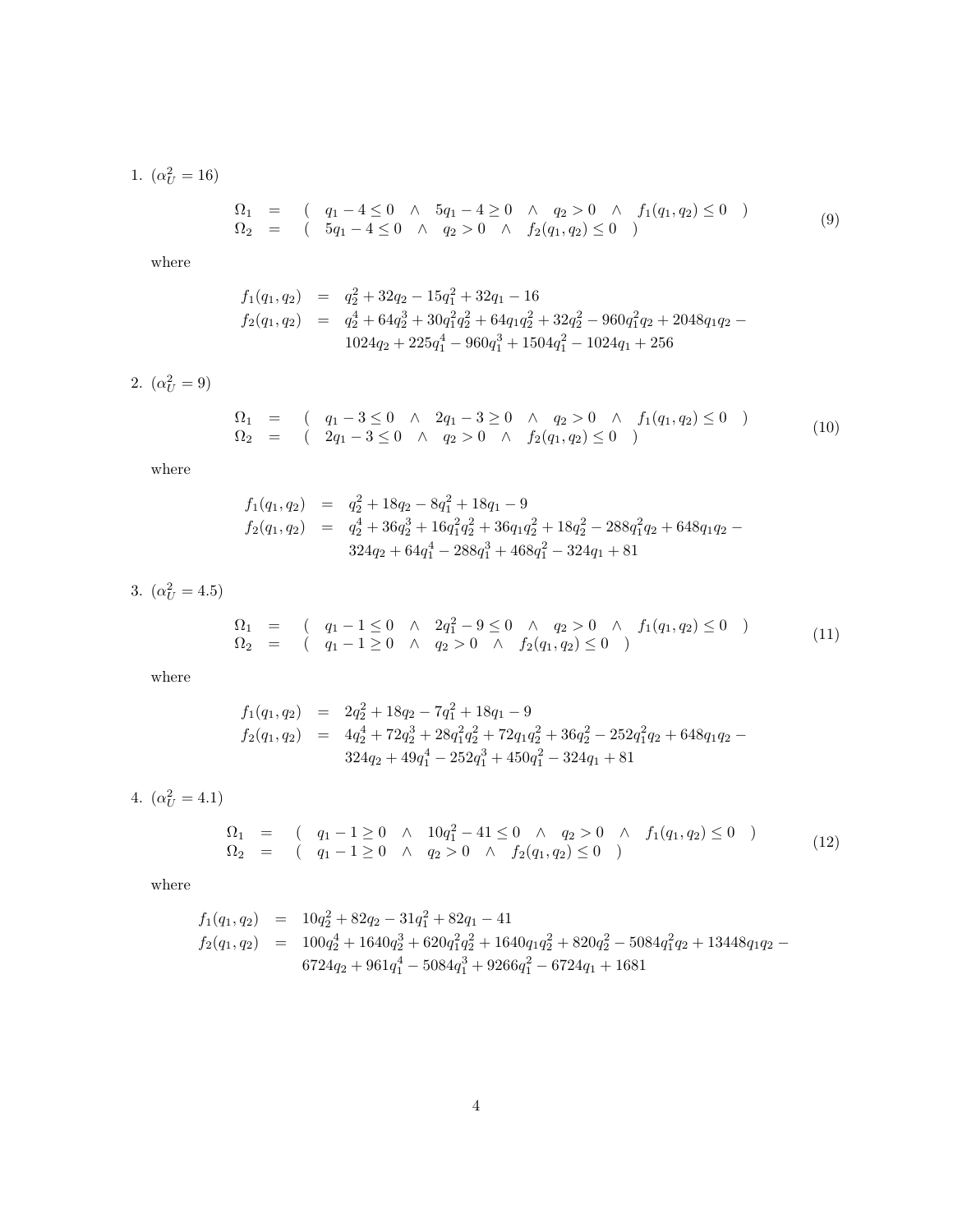

Figure 3: Admissibility region  $(\alpha_U^2 = 4.5)$